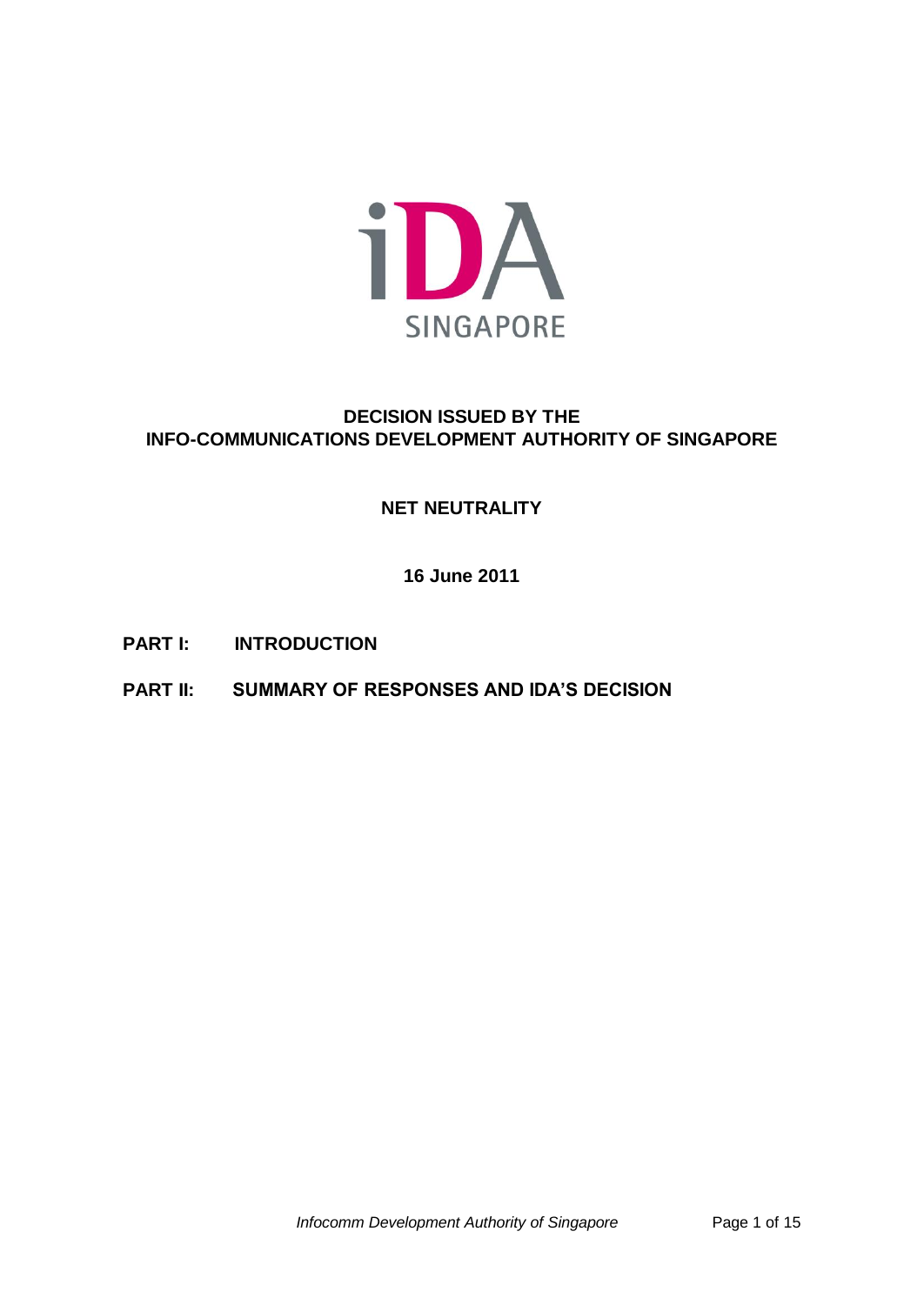### **PART I: INTRODUCTION**

1. "Net neutrality" is a term generally used to refer to Internet service or network providers treating all sources of Internet content equally, and the right of a consumer to access content and services on the Internet on a nondiscriminatory basis. The debate over net neutrality originated in the US earlier in the decade, when some Internet Service Providers ("ISPs") imposed restrictions on connection of devices to their Internet access service, while others blocked access to certain Internet applications like Voice-over-Internet Protocol ("VoIP")<sup>1</sup>. Supporters of net neutrality cite various ways in which ISPs or telecom network operators may discriminate or block Internet content, including forming "walled-gardens"<sup>2</sup>, imposing different charges or differential treatment on Internet companies for carrying the latter group"s content, imposing tiered charges for retail Internet broadband services sold to end-users, performing network management techniques such as traffic prioritisation or traffic shaping<sup>3</sup>, or blocking certain Internet content from being accessed by their end-users. Other examples of content discrimination or blocking include Internet companies or device manufacturers controlling the content that can be accessed by end-users on their Internet platforms or devices<sup>4</sup>.

2. The net neutrality debate currently pitches parties who argue for encouragement of network investments in one corner, against those who argue for promotion of consumer choice and innovation in the other. Proponents of net neutrality usually claim that blocking or discrimination of Internet traffic by ISPs or telecom network operators curtails consumer choice and impedes innovation. They also argue that without net neutrality rules, telecom operators have the incentive to block, degrade or impose charges for specific Internet content in favour of their own services, thereby harming competition and restricting consumer choice.

<sup>1</sup> Source: http://en.wikipedia.org/wiki/Network\_neutrality\_in\_the\_United\_States

<sup>2</sup> Walled-gardens generally refer to where network/platform operators or device makers approve content/service that will be exclusively deployed or offered on their network/platform/device.

<sup>&</sup>lt;sup>3</sup> Refers to the delay of Internet data packets or prioritisation of certain data packets to control the Internet traffic in order to optimise the network performance or increase usable Internet bandwidth.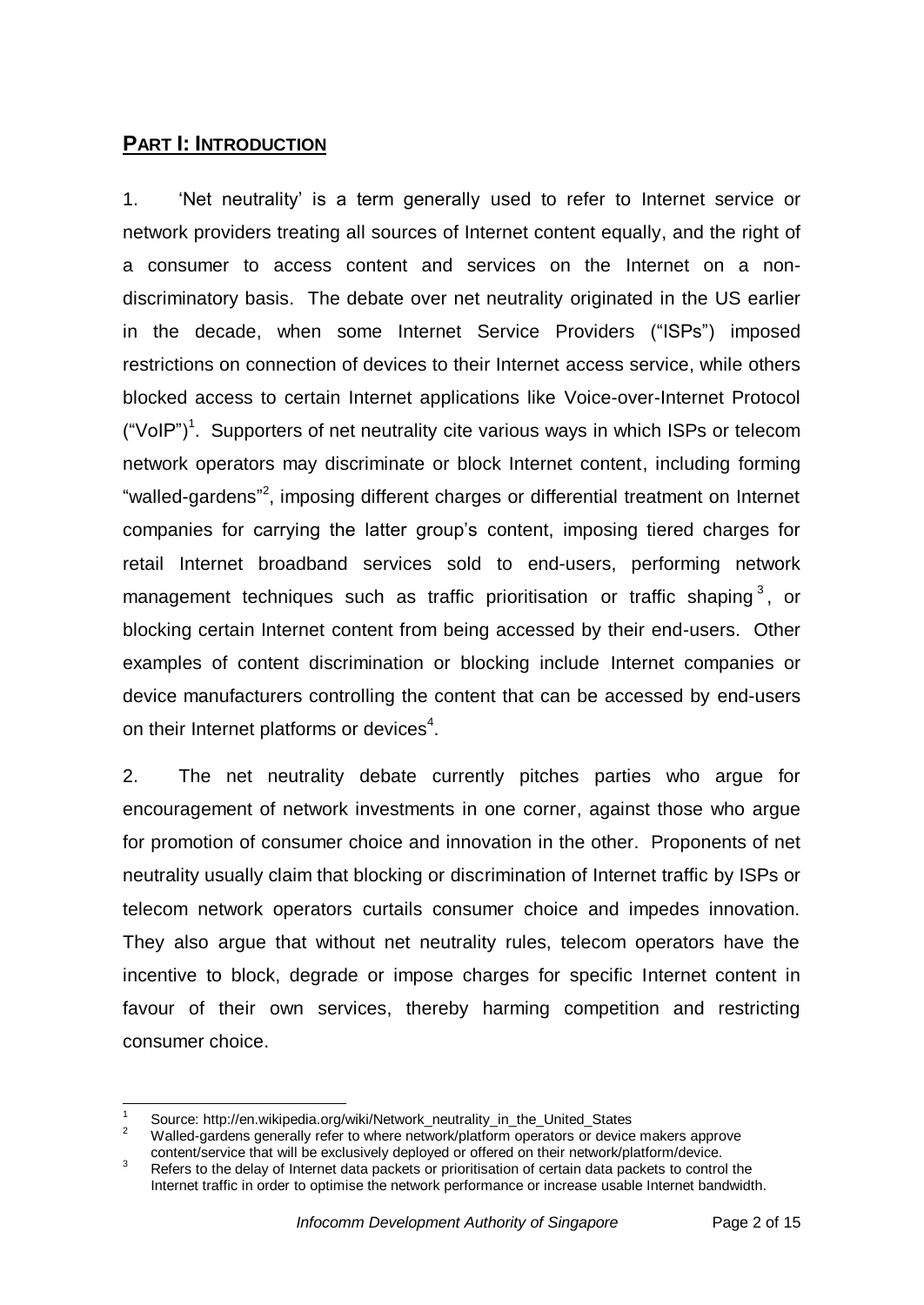3. On the other hand, opponents of blanket net neutrality rules assert that telecom network operators and ISPs have the right to optimise the use of their network resources and charge Internet companies or content providers for use of their broadband networks to reach end-users. Restricting the network operators" or ISPs" abilities to recoup their network costs will undermine future investments and deployment of broadband infrastructure. They also opine that Internet traffic shaping or traffic prioritisation measures are necessary to ensure a reasonable Quality of Service ("QoS") standard for all users of the Internet, as otherwise heavy users who download or upload massive amounts of data will hog the Internet bandwidth and degrade the Internet access experience of other users. Moreover, it has also been highlighted that it is in fact debatable whether the Internet was ever truly "neutral", given that Internet traffic transmission functions on a "best effort" basis without guaranteed transmission. Network operators and ISPs are thus increasingly finding ways to manage their Internet bandwidth and network and/or offer different tiers of service levels (for example, in terms of guaranteed bandwidth, access speeds and latency) to end-users.

4. IDA has been monitoring the developments in net neutrality, and issued a public consultation on "Net Neutrality" on 11 November 2010 ("Consultation Paper") to seek views on the current state of net neutrality developments in the Internet access service market and potential future developments, as well as IDA"s policy approach towards net neutrality. At the close of the consultation, IDA received comments from 18 respondents:

- (i) Anagran Inc.
- (ii) AT&T Worldwide Telecommunications Services Singapore Pte Ltd
- (iii) BT Singapore Pte Ltd
- (iv) Cisco Systems
- (v) Desmond Cheong
- (vi) ESPN Star Sports
- (vii) Google Asia Pacific Pte Ltd
- (viii) Keystone Law Corporation
- (ix) Khong Heng Poh
- (x) M1 Limited
- (xi) Moratel International Pte Ltd

 $\overline{a}$ 4 For example, a smartphone device maker imposing approval requirements on content and service applications to be uploaded to its online store, exclusively or otherwise.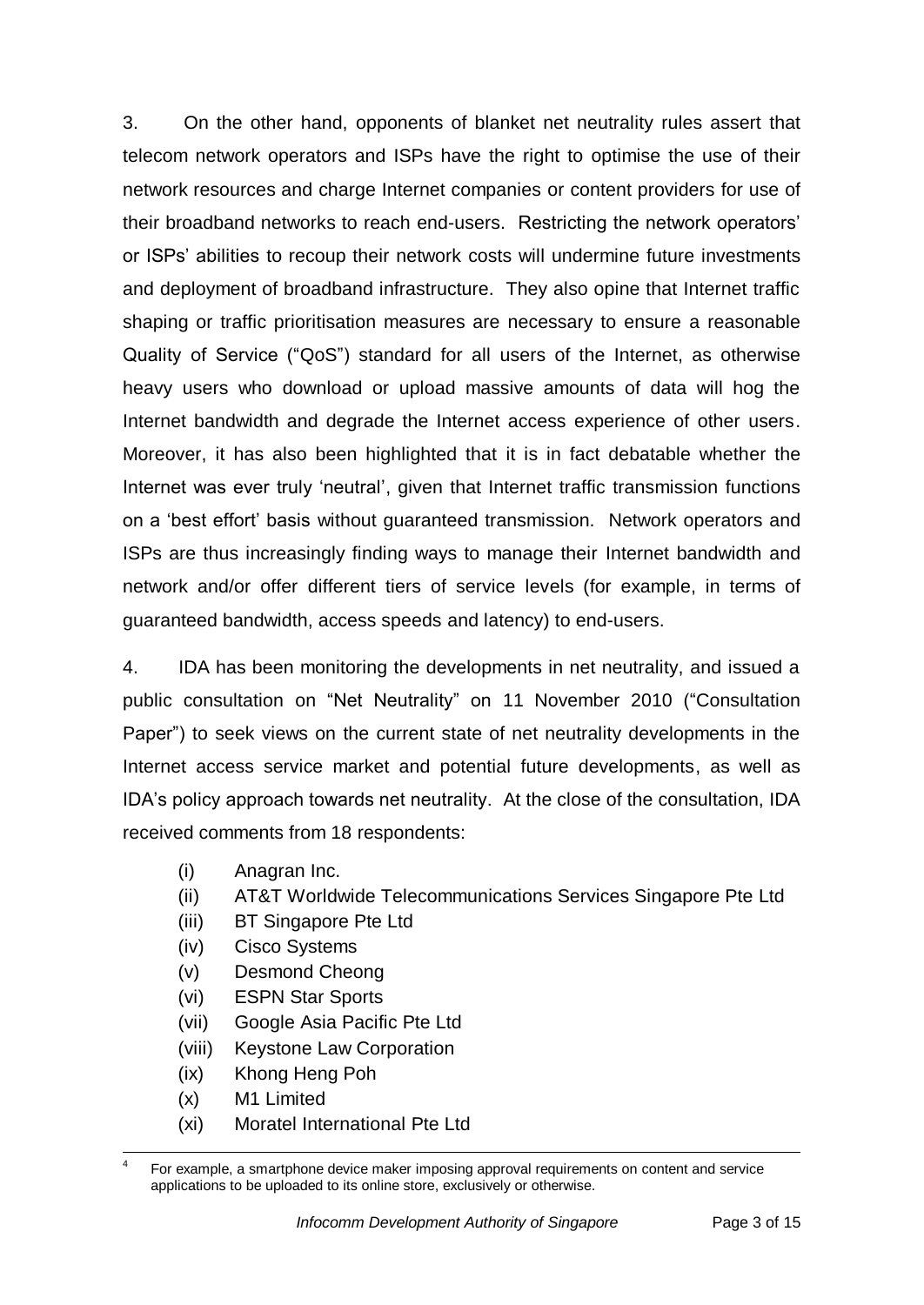- (xii) Pacnet Internet (S) Limited
- (xiii) Qualcomm International
- (xiv) SES
- (xv) SingTel Group
- (xvi) Skype Communications S.a.r.l.
- (xvii) StarHub Group
- (xviii) SuperInternet Access Pte Ltd

5. IDA thanks all respondents for their inputs. IDA has reviewed the comments received, and this document sets out IDA"s clarifications on the net neutrality policy framework and further areas of review to provide greater certainty to the industry and enhance protection for consumers.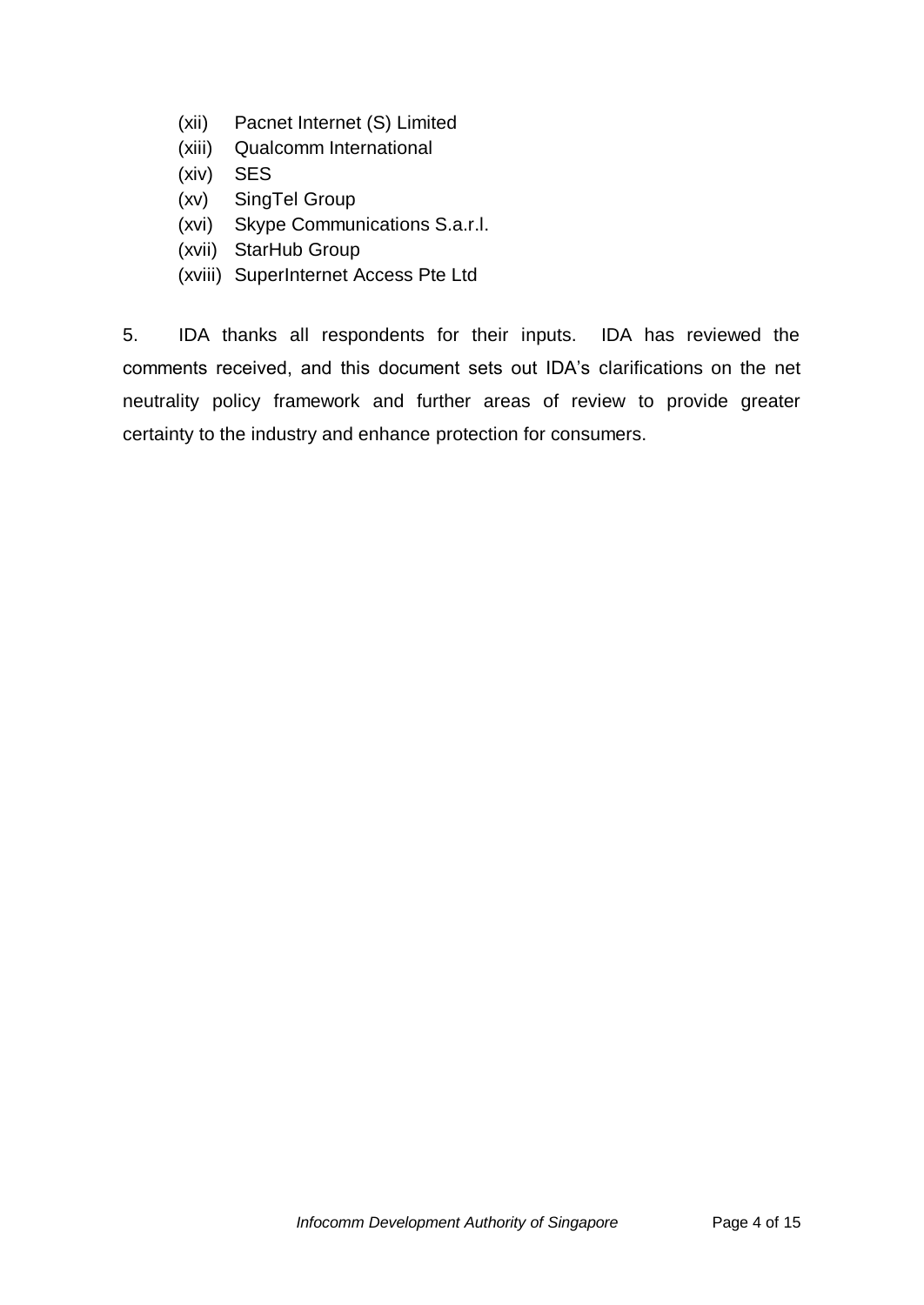# **PART II: SUMMARY OF RESPONSES AND IDA'S DECISION**

### **Current state of net neutrality developments in the Internet access service market and potential future developments**

6. Most of the respondents opined that developments in the local Internet access service market have been healthy with no significant problems related to traffic blocking or discrimination. Some respondents noted that going forward, network management and traffic prioritisation will become increasingly important as Internet traffic continues to grow. Different Internet services and applications may require differing network requirements, and ISPs, network operators and Internet content players may evolve their service models to address specific needs or niche users.

7. As explained in the Consultation Paper, our local consumers and businesses have access to a wide variety of Internet access service packages in the market today, delivered over various technology platforms ranging from asymmetric digital subscriber line ("ADSL") technology over copper-line access network, co-axial cable broadband networks, to fibre-based broadband networks using technologies such as Gigabit Passive Optical Network ("GPON") and mobile broadband technologies. With the flexibility to innovate and differentiate their Internet broadband service offerings, ISPs have come up with new or valueadded services such as online storage, music stores or applications stores to distinguish themselves from their competitors. The competition among the ISPs has benefited end-users who are able to select from a wide variety of Internet access services for one that best suits their needs.

8. To date, IDA has not observed any instance of blocking $5$  or discriminatory treatment of legitimate Internet content by local ISPs or telecom network operators. IDA also recognises the rapid growth in Internet traffic going forward, given the deployment of higher-speed broadband networks and growing usage of the Internet. In particular, traffic over the mobile broadband networks is likely to increase given the rising number of users accessing Internet content and mobile

 $\overline{a}$  $5$  Apart from those required under the Media Development Authority's regulations.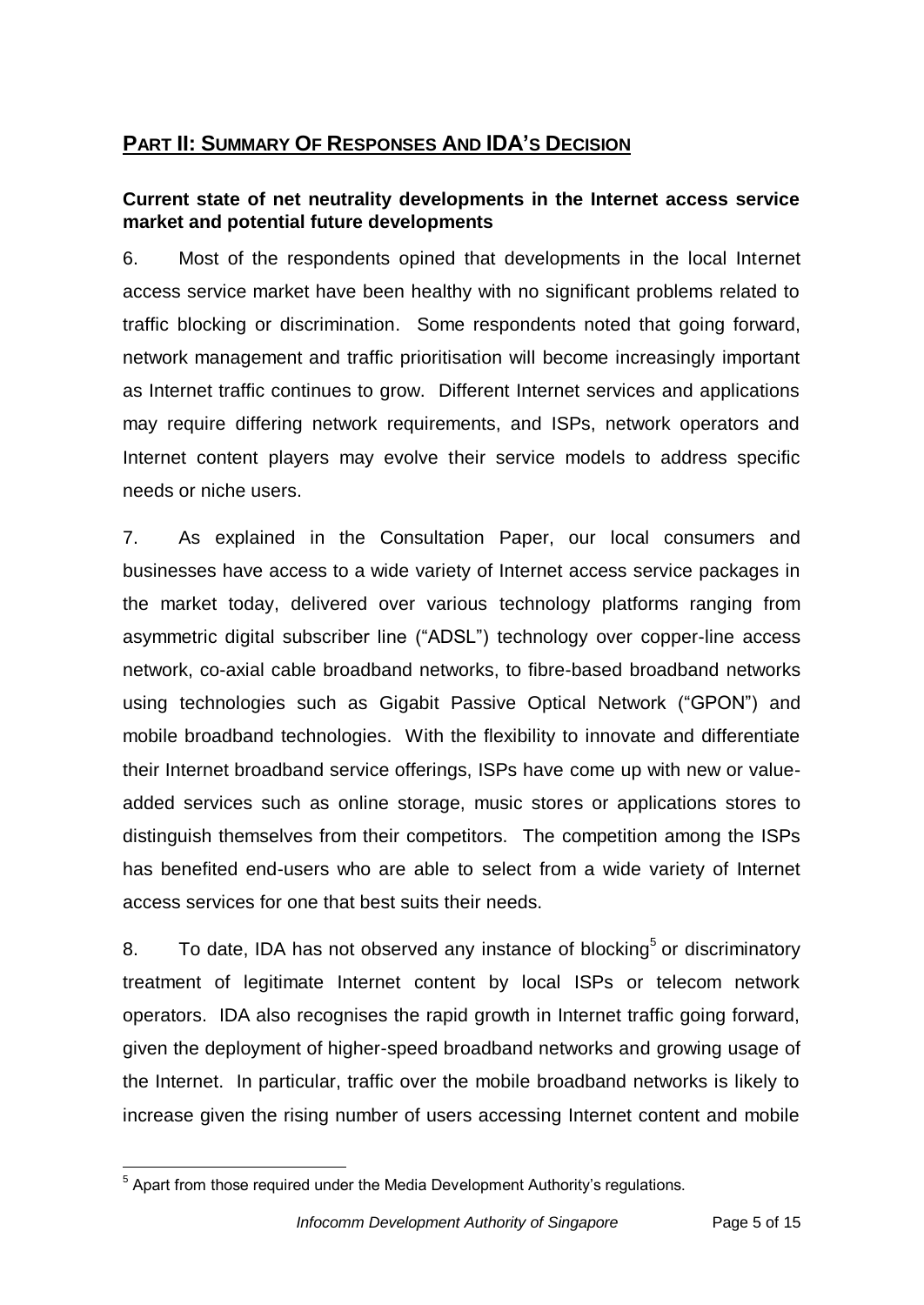data services and applications over wireless and mobile devices. While developments in the local Internet access service market have been healthy, IDA notes that there is an increasing number of end-users who are dissatisfied with their Internet broadband access services, ranging from service quality to experienced access speeds, for both fixed and mobile Internet broadband services. Hence, while it is important to facilitate innovation and economic efficiencies on the Internet by providing flexibility for ISPs, network operators and Internet companies to innovate and differentiate their service offerings, there is a need to ensure that consumer interests are adequately protected given the growing reliance on both fixed-line and mobile Internet broadband services.

### **IDA's policy approach towards net neutrality**

## *Broad policy approach and prohibition on blocking of Internet content, applications and services*

9. In the Consultation Paper, IDA explained our three-pronged policy approach towards net neutrality. The first prong seeks to facilitate a competitive Internet access market via IDA"s Telecom Competition Code ("TCC"), as competitive forces will reduce the incentives for ISPs and telecom network operators to engage in blocking or discriminatory conduct that restricts consumer choice. The second prong focuses on improving information transparency so that consumers can better understand the various Internet broadband service choices when selecting an Internet broadband package. In this regard, IDA currently publishes "A Guide to Residential Broadband in Singapore" <sup>6</sup> which covers comparisons of Internet broadband service prices and performance, and IDA also requires ISPs providing fixed-line Internet access services to residential users to publish information on their network management practices<sup>7</sup>. The last prong aims to protect consumer interests and to ensure that consumers enjoy a reasonable quality of Internet access via IDA"s QoS requirements on network availability and latency for fixed-line Internet broadband services<sup>8</sup>. In line with this prong, ISPs

 $\overline{a}$  $^6$  This is available at: http://www.ida.gov.sg/Publications/20061213184450.aspx#performance  $7$  The ISPs" publications can be found at:

http://www.ida.gov.sg/Publications/20090602161114.aspx

<sup>&</sup>lt;sup>8</sup> The QoS requirements are imposed on ISPs (serving residential and/or business customers) with more than 10% of the market share, and the detailed requirements can be found at: http://www.ida.gov.sg/doc/Policies%20and%20Regulation/Policies\_and\_Regulation\_Level2/20060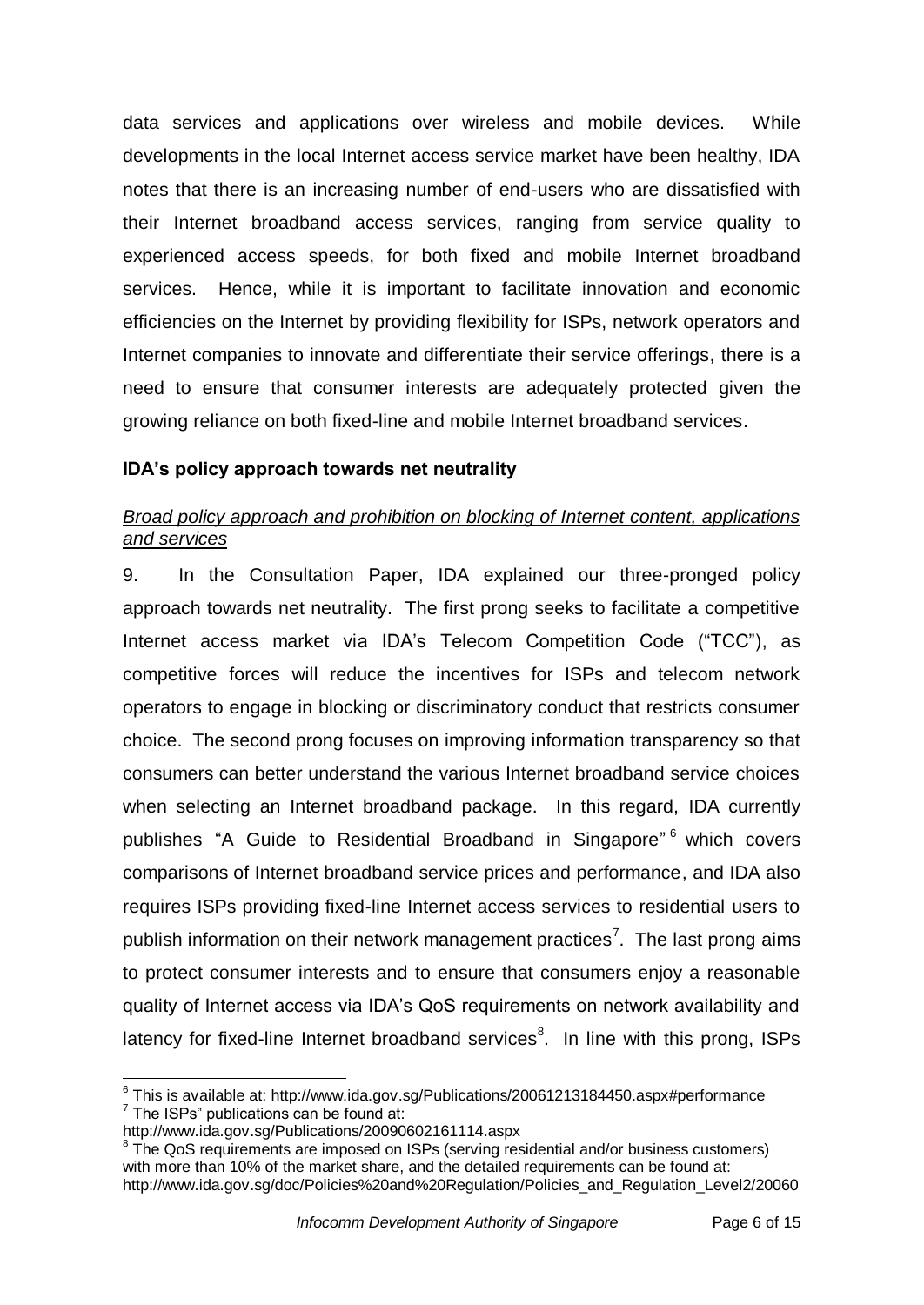and network operators are prohibited from blocking legitimate Internet content, but have the flexibility to manage their network and offer niche or differentiated Internet service offerings that meet IDA"s fair competition rules, information transparency and QoS requirements.

10. Most commenters support IDA"s broad policy approach of prohibiting blocking of legitimate Internet content, facilitating competition, providing flexibility for ISPs and network operators to manage their networks and differentiate their service offerings, and safeguarding consumer interests via information transparency and minimum QoS requirements. Many also agreed that fostering competition is key to ensuring the healthy development of the market for the benefit of consumers, and that IDA"s current regulatory frameworks, including the TCC, are adequate in promoting competition. One respondent, while supporting IDA"s policy approach in general, noted that traditional competition law and the TCC may be inadequate in covering issues involving discriminatory players who are not considered dominant, or those who are 'edge providers'<sup>9</sup> who are not licensed and have no recourse under the TCC.

11. IDA is of the view that our policy approach towards net neutrality remains sound. The three-prong framework takes a balanced and pragmatic assessment of consumer needs and business interests, in facilitating competition and consumer choice, and affording flexibility to ISPs, network operators and Internet companies to innovate in their service offerings. In facilitating competition, IDA"s TCC guards against abuse of significant market power and anti-competitive behaviour, which is in line with international competition law principles. It also mandates interconnection between telecom licensees and guards against other unfair methods of competition such as degradation of service availability or quality without legitimate business, operational or technical justification<sup>10</sup>. In addition, IDA"s regulatory framework, including the TCC, ensures that basic consumer interests are protected via basic duties, QoS requirements and any IDA

<sup>424141236/</sup>Qos\_webpage\_bb.pdf. The publication of the ISPs" QoS performances can be found at: http://www.ida.gov.sg/Policies%20and%20Regulation/20060424142032.aspx

<sup>&</sup>lt;sup>9</sup> Generally referring to Internet companies who provide content, services and applications over the Internet to end-users.

 $10$  Section 8.4.2.1 of the TCC.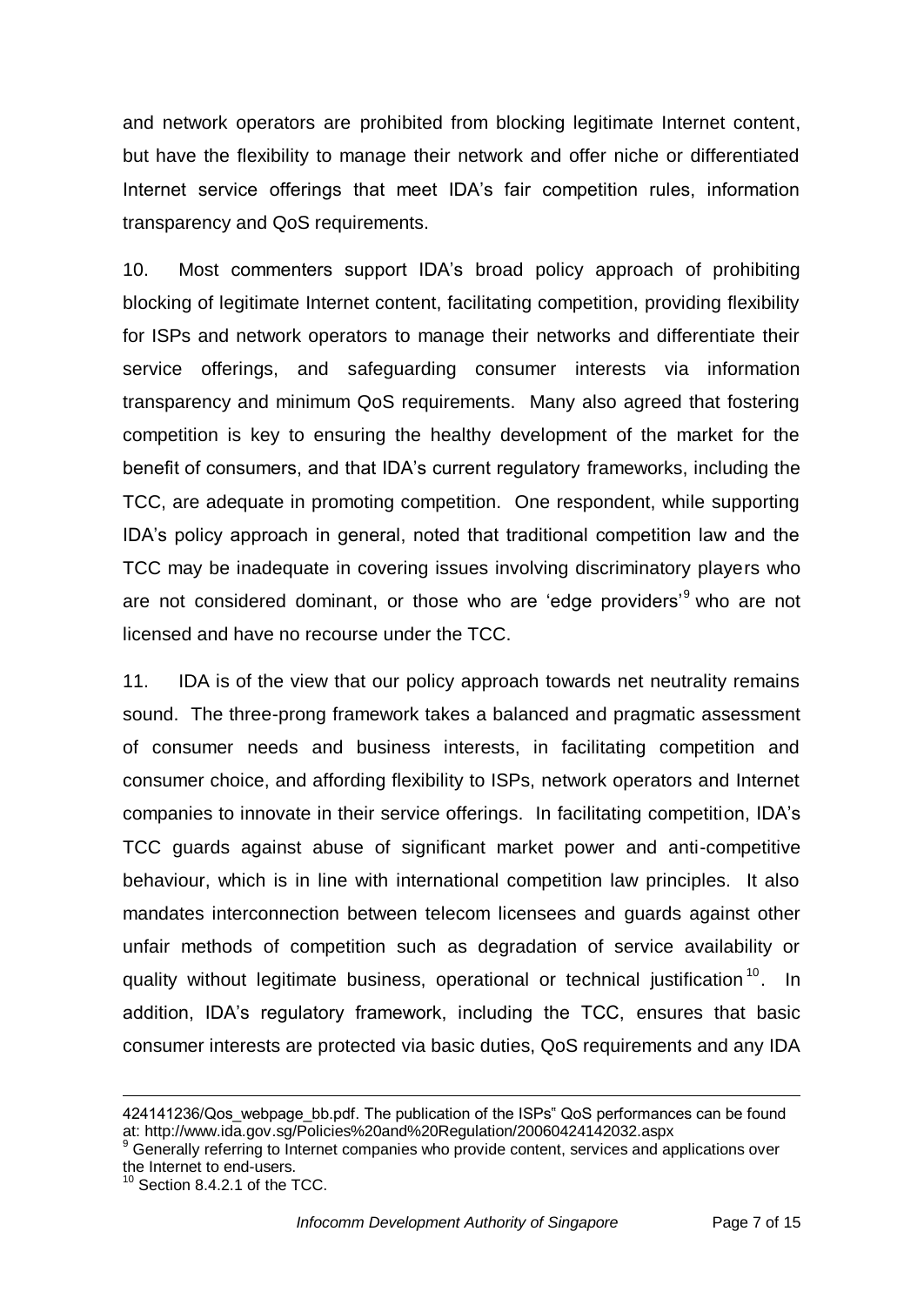directions that our licensed providers must abide by. While IDA"s regulatory framework and the TCC govern behaviours of IDA licensees, Singapore has also put in place a general competition law which governs players who are not IDA licensees, including Internet content companies and "edge providers".

12. IDA recognises that the Internet landscape is evolving and consumer usage patterns has changed over the years, especially with the development of mobile Internet broadband services. Today, more consumers are accessing Internet content over mobile devices such as smartphones and tablets. In addition to surfing Internet content available on the World Wide Web ("WWW")<sup>11</sup>, users are also accessing stand-alone mobile applications that only offer specific Internet content, for example, a mobile banking application that only allows the user to access his banking account. In view of such developments, IDA would like to clarify key aspects of our net neutrality policy approach, and would also be undertaking reviews of possible enhancements in the consumer protection measures, as explained in the following sections.

### *Scope of net neutrality policy*

13. IDA would like to clarify that the net neutrality policy and prohibition of blocking of legitimate Internet content applies to fixed-line, wireless and mobile Internet services. Legitimate content refers to all content that is not considered unlawful under local legislation and regulations<sup>12</sup>. Nonetheless, end-users *cannot expect* access to content that is restricted by content owners for various purposes, for example, within a closed-user group (such as social networking sites or personal blogs) or for commercial reasons (such as online newspapers allowing access to paid subscribers only), unless the content owners grant access. Business or premise owners (for example, cafes or retail malls) also have the flexibility to design their access policies to provide only certain Internet

 $\overline{a}$  $11$  The World Wide Web, also known as the Web, is a [system](http://en.wikipedia.org/wiki/Information_system) of interlinked [hypertext](http://en.wikipedia.org/wiki/Hypertext) documents accessed via the [Internet.](http://en.wikipedia.org/wiki/Internet) With a [web browser,](http://en.wikipedia.org/wiki/Web_browser) one can view [web pages](http://en.wikipedia.org/wiki/Web_page) that may contain text, images, videos, [multimedia](http://en.wikipedia.org/wiki/Multimedia) and navigate between them via [hyperlinks](http://en.wikipedia.org/wiki/Hyperlink) (source: Wikipedia).

<sup>&</sup>lt;sup>12</sup> For example, under the Media Development Authority's Internet Code of Practice, material that is prohibited for broadcast to users via the Internet in Singapore is deemed unlawful, and such material include those that depict nudity or glorify racial or religious hatred.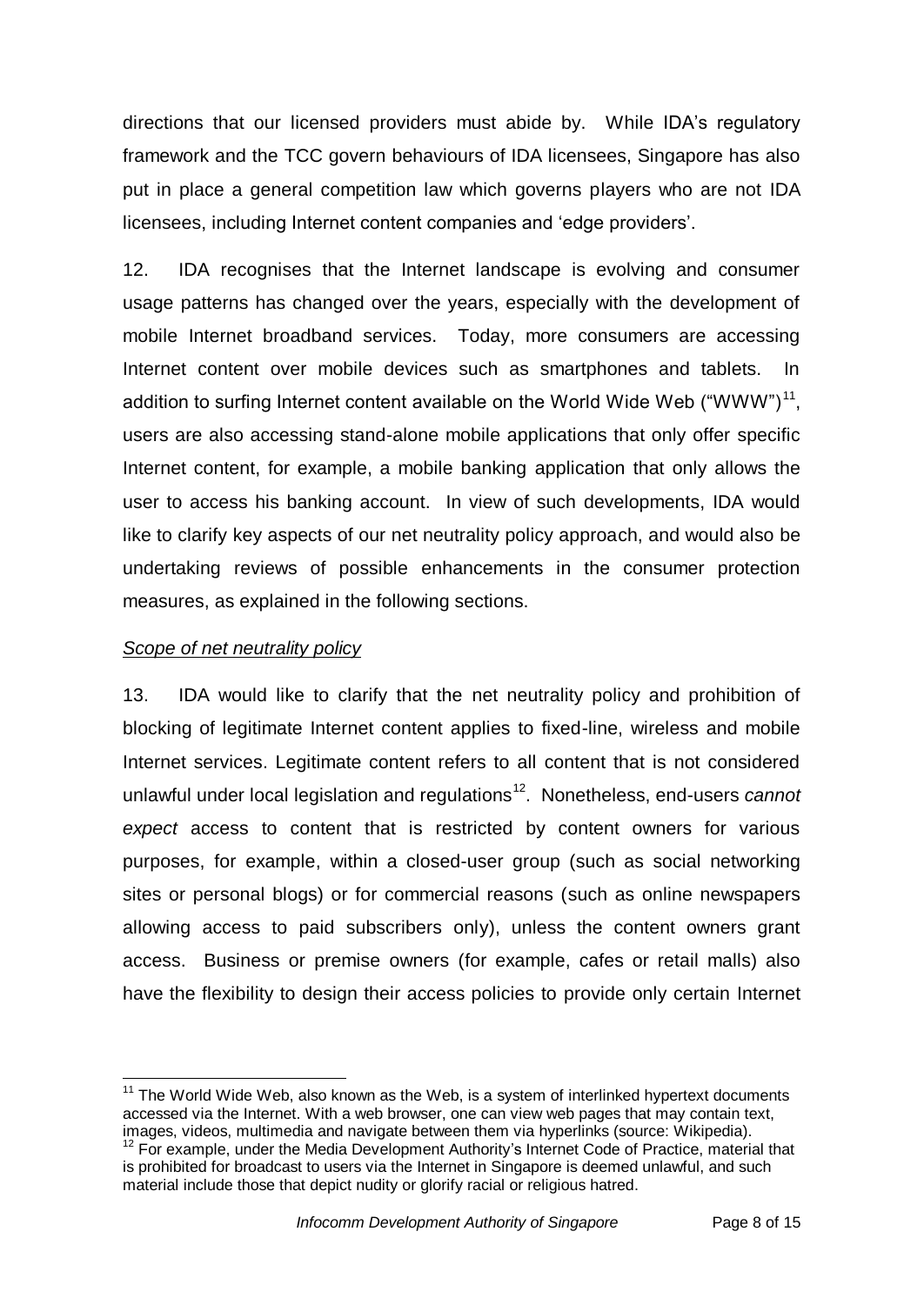content for their employees, tenants or customers, as part of their company or tenancy policy and commercial requirements.

### *Flexibility for service differentiation and network management*

14. In the consultation, some respondents welcomed the flexibility for network management and service differentiation. They opined that network management is essential to manage the growth in Internet traffic and to ensure a reasonable quality of access for consumers, and service differentiation allows for new innovations and business models to evolve for the benefit of consumers. Other respondents however opined that ISPs should be prevented from deploying traffic management techniques that impact user access to the Internet, and that merely prohibiting blocking of Internet content may be inadequate if ISPs are allowed to deploy network management practices that discriminate against certain applications such that the applications are rendered unusable by consumers. Hence, one of the respondents suggested that IDA should issue clear guidelines and boundaries on what constitutes reasonable network management.

15. As can be seen from the slew of new content, applications and services introduced on the Internet, consumers and businesses have benefited from innovations in new business models, technological solutions and service delivery methods developed by the ISPs, network operators, platform or device makers, and Internet companies. Such service innovations are essential for the development of the Internet ecosystem and are only possible where the ISPs, network operators, platform or device makers and Internet companies have the flexibility to differentiate their services to meet the needs of changing customer demands or niche user groups. At the same time, ensuring a reasonable quality of access to the Internet is important for end-users to be able to reap the social and economic benefits of these new content and service innovations. Hence, IDA maintains the view that ISPs and network operators should be allowed flexibility to manage their network or differentiate their service offerings, but must abide by IDA"s fair competition rules, information transparency and minimum QoS requirements, as well as the prohibition of blocking of legitimate Internet content.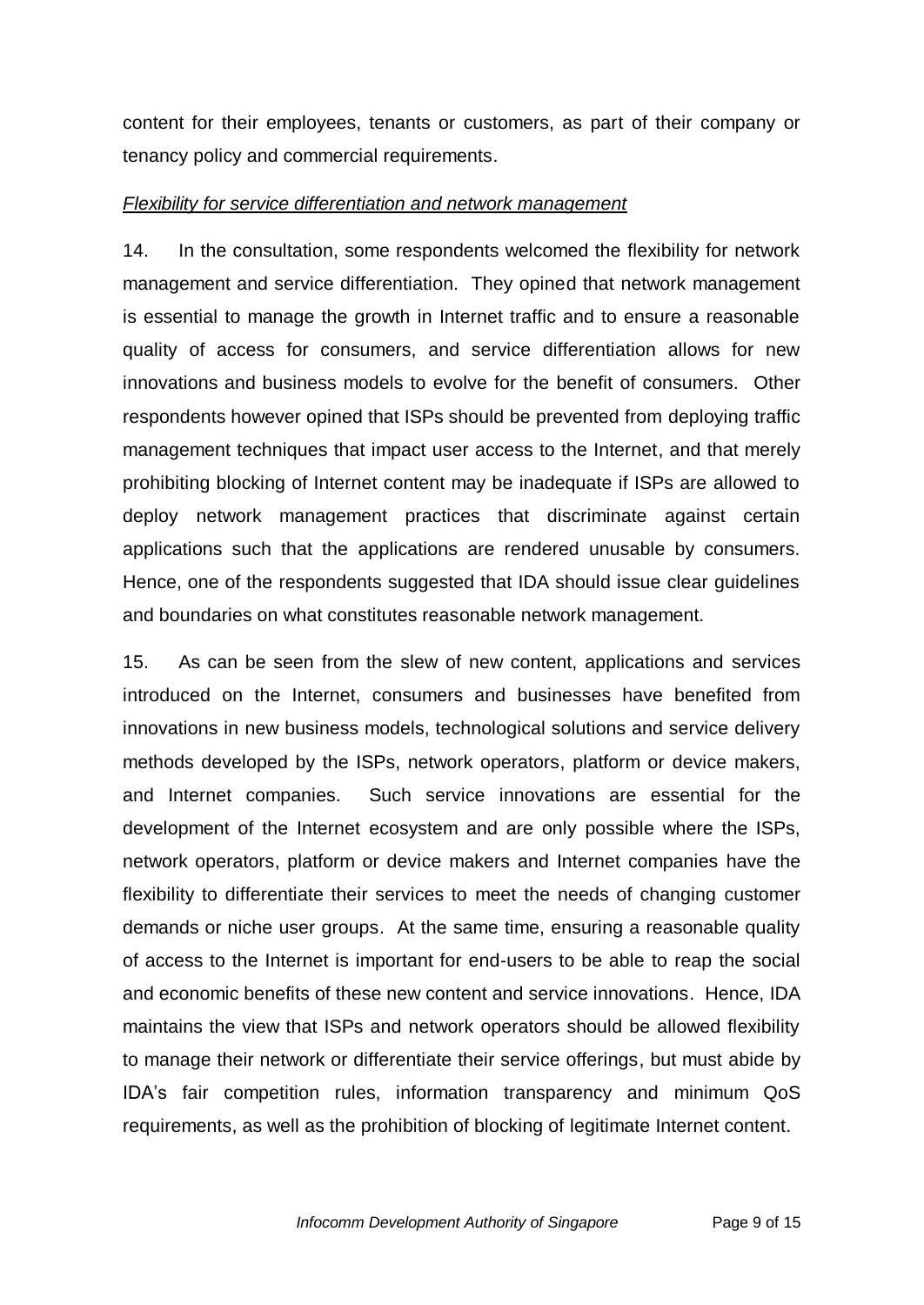16. To clarify, ISPs or network operators can offer specialised or customised Internet content, applications and services based on commercially negotiated arrangements or specialised terms and conditions. They are also allowed to perform reasonable network management practices provided that IDA"s QoS and information transparency requirements are adhered to. However, they cannot impose discriminatory practices, restrictions, charges or other measures which, while may not be viewed as outright blocking, will render any legitimate Internet content (for example, a website, application or service) effectively inaccessible or unusable. Complaints on such anti-competitive effects or where consumer interests are harmed will be dealt with on a case-by-case basis under IDA"s regulatory frameworks.

17. IDA is cognisant that traffic management techniques may be deployed to such an extent that traffic packets are effectively blocked. As highlighted above, such practices that effectively render a website, application or service inaccessible or unusable may constitute blocking, even though in a technical sense, packets can still be transmitted. Nevertheless, the advances and developments in network management techniques and the importance of providing sufficient flexibility to ISPs or network operators to manage their network efficiently may render any guidelines and restrictions on network management quickly impractical and irrelevant. Therefore, traffic management practices that are found to be anti-competitive or to harm consumer interests will be dealt with on a case-by-case basis. In addition, IDA"s information transparency requirement on fixed-line ISPs to provide disclosure on their network management practices helps end-users better understand how their Internet surfing experience will be affected, to help them make an informed choice. Coupled with the QoS requirements on the ISPs, IDA believes that these would provide sufficient safeguards against abusive network management practices.

### *QoS requirements*

18. Some of the commenters supported the imposition of QoS requirements, while others opined that QoS requirements are not necessary in today's market,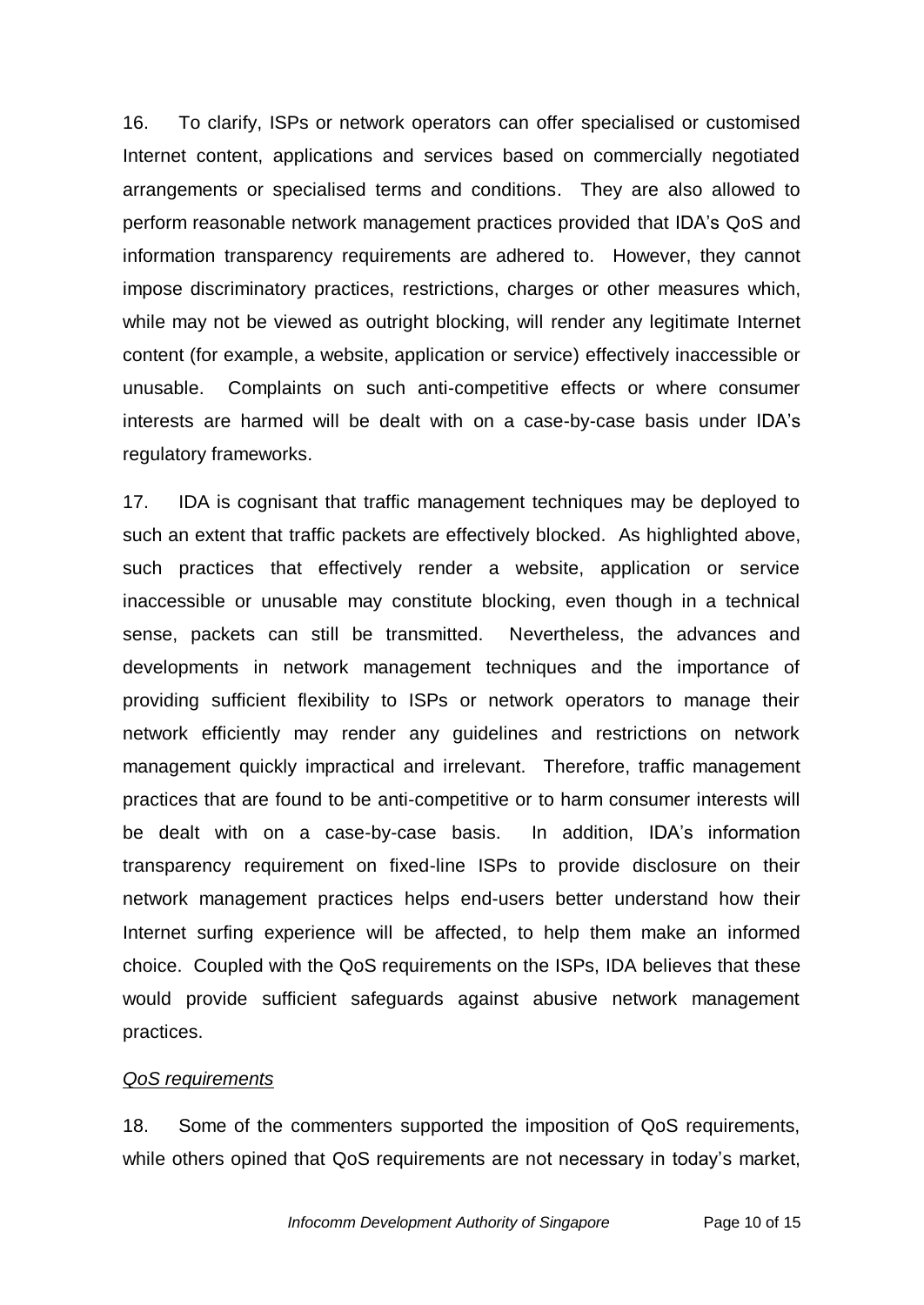given that competition among the various ISPs allow customers to choose the service quality that best suits their needs. It is also difficult for ISPs to guarantee certain minimum quality service levels as the Internet traffic traverse external networks which are not within their control.

19. IDA believes that in today"s market, QoS requirements are necessary to facilitate a reasonable quality of Internet access for end-users, as well as to ensure that fierce competition does not lead to ISPs or network operators degrading the Internet access service quality to end-users in their bid to compete on price or to lower cost. IDA"s current QoS requirements for Internet broadband access services are imposed on ISPs providing fixed-line Internet broadband access services<sup>13</sup>, and mandate standards on network availability and latency<sup>14</sup>. In addition, IDA also monitors the data throughput of these ISPs. Moving forward, with the growth in usage of mobile Internet broadband, IDA will study mandating QoS requirements on ISPs providing mobile Internet broadband services. IDA will also continue to monitor the QoS standards for fixed-line Internet broadband and review the need to enhance these QoS requirements in order to ensure that end-users can continue to enjoy a reasonable quality of Internet access.

### *Information Transparency*

 $\overline{a}$ 

20. Some of the respondents agreed that enhancing information transparency is important to protect end-users and help them make an informed choice. While supportive, some also noted that there should not be overly detailed and excessive information provided as these would overload consumers and create confusion. On the other hand, some commenters objected to IDA"s proposal in the Consultation Paper for ISPs to inform end-users of typical Internet access speeds achievable for their Internet broadband services, highlighting that Internet broadband access speeds are affected by many factors, some of which are out of the ISPs" control. They opined that it would be challenging to measure or

 $13$  Those with more than 10% market share in the residential and business broadband Internet access markets.

 $14$  The QoS standards mandate an average 99.9% network availability (which measures the degree to which the ISPs" networks must be operable and not in a state of failure), as well as average latency of below 50 millisecond for local network access and below 300 millisecond for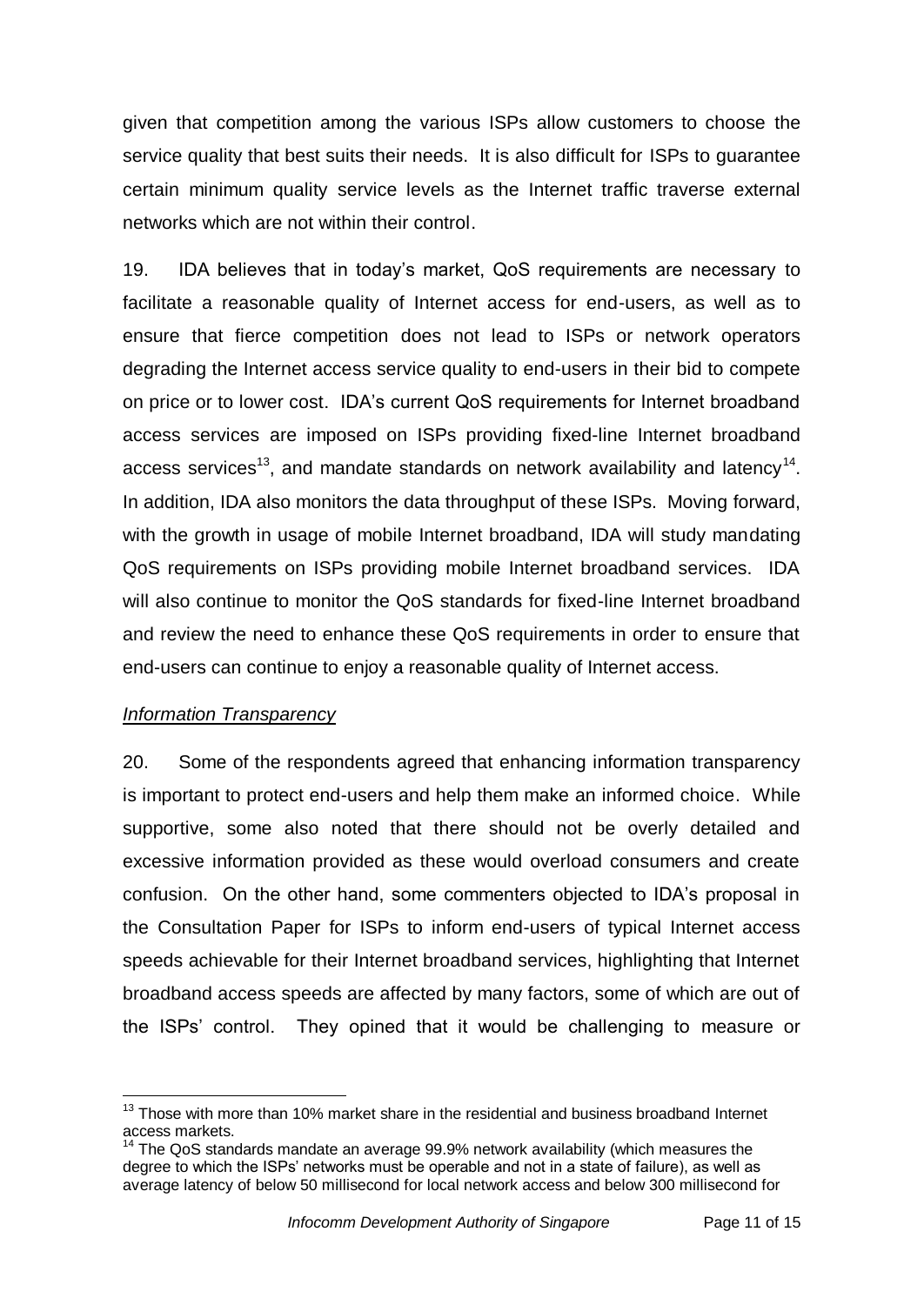estimate meaningful figures for actual Internet broadband access speeds, and that measuring such access speeds would impose costs on ISPs.

21. IDA has observed that today, local ISPs generally advertise their fixed-line and mobile Internet broadband access plans using references to the theoretical maximum download access speeds. Some advertisements for 3G mobile plans that offer data downloads also do not clearly indicate any download speeds. However, IDA notes and welcomes the recent announcements by service providers like SingTel to publish typical speeds of some of its Internet broadband services and others like StarHub and M1 who are looking to do the same<sup>15</sup>, as IDA believes that these efforts are a step in the right direction to provide information transparency and help consumers better understand the different Internet broadband plans on offer. IDA believes that without sufficiently clear information on the Internet broadband access speeds that end-users can expect to experience, it will be difficult for end-users to make informed choices on Internet broadband plans, even in a competitive market. Even though there are available online tools (such as www.speedtest.com) for end-users to measure the actual Internet access speeds they are experiencing, these tools are useful only for end-users who have already subscribed to Internet broadband plans. Nonsubscribers are not able to conduct such speed tests for the different Internet broadband plans in the market prior to subscription. While IDA also currently publishes "A Guide to Residential Broadband in Singapore", this guide does not reflect typical speeds for all available Internet broadband plans.

22. IDA acknowledges that various factors<sup>16</sup> can affect the Internet broadband access speed experienced by an end-user. However, IDA believes that measuring and publishing the typical Internet broadband speeds using a methodology that is based on a reasonable set of operating conditions would provide end-users a meaningful indication of the access speeds they can expect to achieve. Given that the maximum theoretical broadband Internet access

international network access (which measure the time delay experienced to access local Internet content and international Internet content).

As can be seen from recent news articles such as the Straits Times' 14 June 2011 article on "SingTel Discloses Average Surfing Speeds".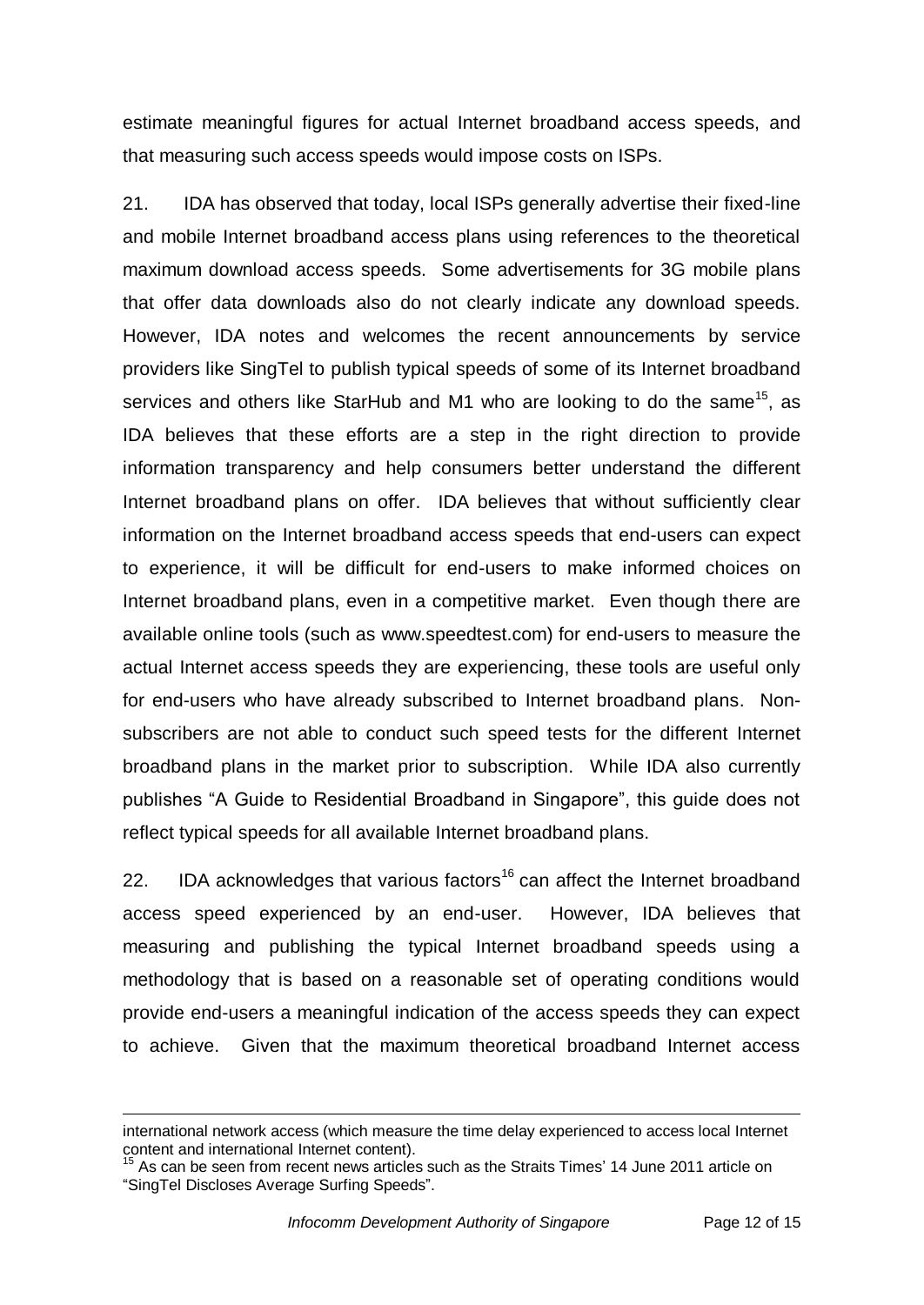speeds advertised by the ISPs are often not achievable, it is reasonable for ISPs to provide information on the typical access speeds experienced by end-users, prior to end-users entering into subscription contracts for these services with them. Hence, in March 2011, IDA had issued a decision for ISPs to measure and publish the typical Internet broadband download speeds that consumers can expect to experience<sup>17</sup>. IDA is currently working with the ISPs to finalise the measurement parameters and publication requirements, taking into consideration the factors that can affect Internet broadband speeds and the costs of measuring and publishing such information. IDA expects all ISPs to start publishing their typical download access speeds by early 2012.

23. The publication of typical Internet broadband download speeds by the ISPs, together with the existing disclosure of network management practices by ISPs providing fixed-line Internet broadband, and IDA"s current publication of "A Guide to Residential Broadband in Singapore", will provide a suite of information on Internet broadband services to help end-users better understand the various service packages on offer. Moving forward, IDA intends to study the feasibility for ISPs providing mobile Internet broadband services to disclose their network management practices, as well as review whether the current publications of information related to Internet broadband services are sufficiently useful and clear for end-users. IDA notes that the various information disclosures on network management practices and typical Internet broadband access speeds by the ISPs could possibly be aligned or streamlined to prevent confusion and improve ease of understanding for consumers.

### *Other comments to the Consultation Paper*

24. One respondent observed that even with information transparency measures, many consumers may not fully understand the effect of network management practices on their Internet surfing experience, until they subscribe to and use the Internet broadband service. Hence, the respondent suggested that

```
More information on IDA's decision can be found at:
```
 $16$  Some of these factors may be out of the ISPs' control, for example, an end-user's hardware configuration or the performance of a particular Internet website's server.

http://www.ida.gov.sg/News%20and%20Events/20110314122636.aspx?getPagetype=20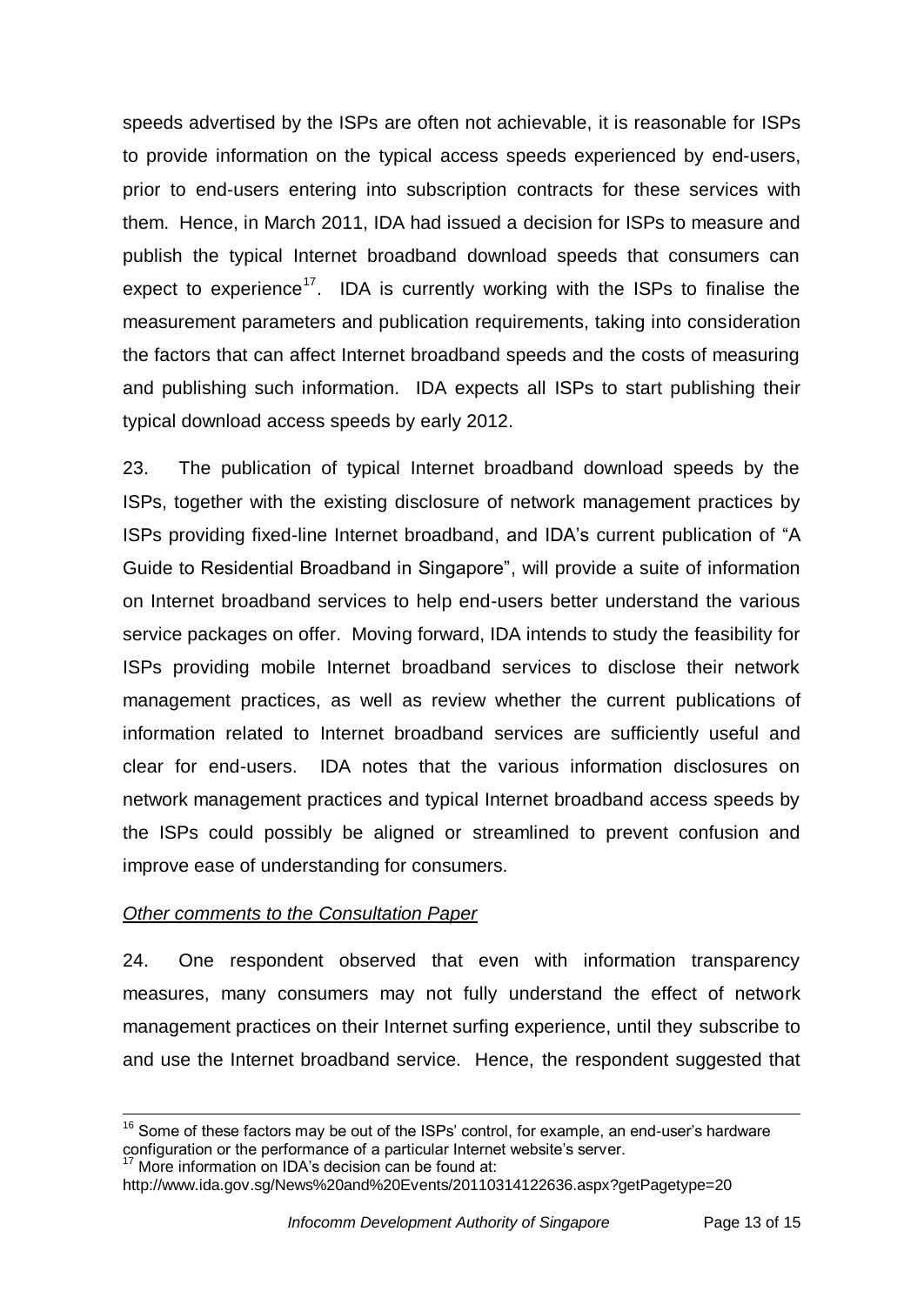consumers should be given a "cooling down" period after purchase of their Internet broadband service during which they can terminate the service if they are unsatisfied about the impact of the ISPs" traffic management practices on their Internet surfing experience. Related to this, another commenter noted that even in a competitive market, consumers who wish to change their Internet broadband plans may be discouraged by the switching costs imposed by the ISPs.

25. IDA recognises that even with information transparency on network management practices and typical broadband speeds, some consumers may not fully understand how these would impact their Internet surfing experience. Hence, IDA is prepared to assess the feasibility of introducing the concept of a "cooling down" period for consumers, and this review will need to take into consideration the consumer benefits (such as the ease of terminating services or seeking recourse for unsatisfactory service levels), versus the impact and costs on the ISPs (for example, increase in complexity in customer acquisition and termination processes and costs of ceasing services). However, as this review has wider implications on the provision of telecommunication services in Singapore, IDA will need to study this issue separately.

26. In summary, IDA"s policy approach towards net neutrality is:

| No blocking of<br>legitimate<br>Internet content                | • ISPs and telecom network operators are prohibited from<br>blocking legitimate Internet content<br>• ISPs and telecom network operators cannot impose<br>discriminatory practices, restrictions, charges or other<br>measures which, while not outright blocking, will render<br>any legitimate Internet content effectively inaccessible<br>or unusable |
|-----------------------------------------------------------------|-----------------------------------------------------------------------------------------------------------------------------------------------------------------------------------------------------------------------------------------------------------------------------------------------------------------------------------------------------------|
| <b>Comply with</b><br>competition &<br>interconnection<br>rules | • ISPs and telecom network operators must comply with<br>IDA's competition and interconnection rules in the TCC                                                                                                                                                                                                                                           |
| <b>Provide</b><br><b>Information</b><br><b>Transparency</b>     | • ISPs and telecom network operators must comply with<br>IDA's<br>information<br>transparency requirement<br>and<br>disclose to end-users their network management<br>practices and typical Internet broadband download                                                                                                                                   |